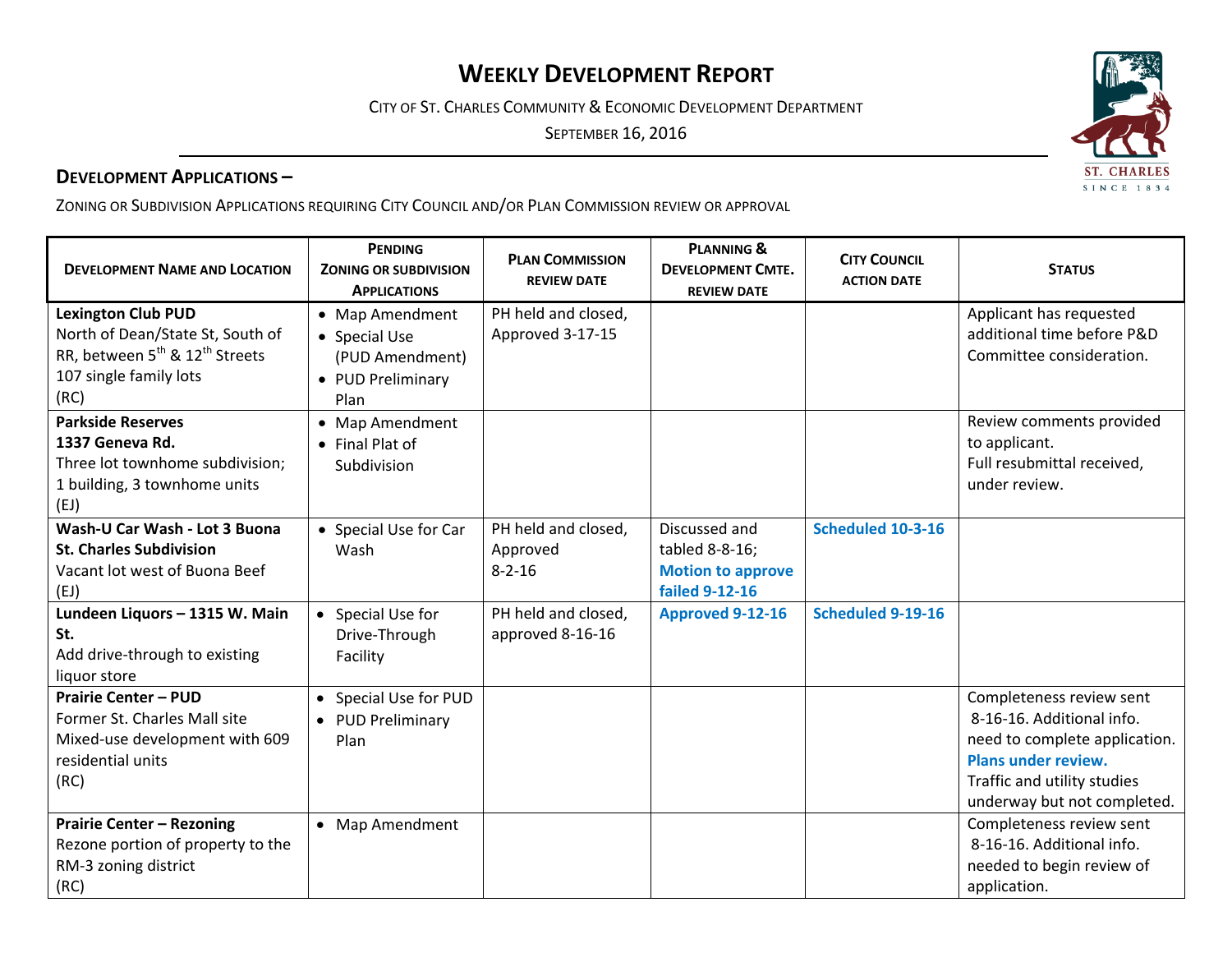| <b>DEVELOPMENT NAME AND LOCATION</b>   | <b>PENDING</b><br><b>ZONING OR SUBDIVISION</b><br><b>APPLICATIONS</b> | <b>PLAN COMMISSION</b><br><b>REVIEW DATE</b> | <b>PLANNING &amp;</b><br><b>DEVELOPMENT CMTE.</b><br><b>REVIEW DATE</b> | <b>CITY COUNCIL</b><br><b>ACTION DATE</b> | <b>STATUS</b>          |
|----------------------------------------|-----------------------------------------------------------------------|----------------------------------------------|-------------------------------------------------------------------------|-------------------------------------------|------------------------|
| Maranatha House of Prayer-             | • Special Use for                                                     | PH scheduled                                 |                                                                         |                                           |                        |
| 525 S. Tyler Rd.                       | Place of Worship                                                      | $9 - 20 - 16$                                |                                                                         |                                           |                        |
| Tyler Ridge Business Park Units O      |                                                                       |                                              |                                                                         |                                           |                        |
| & N-2                                  |                                                                       |                                              |                                                                         |                                           |                        |
| (EJ)                                   |                                                                       |                                              |                                                                         |                                           |                        |
| <b>Petkus Property</b>                 | Concept Plan<br>$\bullet$                                             | Scheduled                                    | Scheduled                                                               |                                           | Received 9-1-16, under |
| 27 acres, North of Smith Rd., south    |                                                                       | $9 - 20 - 16$                                | 10-10-16                                                                |                                           | review.                |
| of Cornerstone Lakes Subdivision       |                                                                       |                                              |                                                                         |                                           |                        |
| Annexation for residential             |                                                                       |                                              |                                                                         |                                           |                        |
| development                            |                                                                       |                                              |                                                                         |                                           |                        |
| (RC)                                   |                                                                       |                                              |                                                                         |                                           |                        |
| <b>St. Charles Commercial Ctr. PUD</b> | • Special Use (PUD                                                    | <b>PH</b> scheduled                          |                                                                         |                                           |                        |
| <b>Primrose School</b>                 | Amendment)                                                            | $10-4-16$                                    |                                                                         |                                           |                        |
| Day care facility at NW corner of      | • PUD Preliminary                                                     |                                              |                                                                         |                                           |                        |
| Bricher Rd. and Blackberry Dr.         | Plan                                                                  |                                              |                                                                         |                                           |                        |

## **GENERAL AMENDMENT APPLICATIONS** ‐ TEXT AMENDMENTS TO THE ZONING ORDINANCE

| <b>APPLICATION</b>             | <b>APPLICATION FILED BY</b> | <b>PLAN COMMISSION</b><br><b>REVIEW DATE</b> | <b>PLANNING &amp;</b><br><b>DEVELOPMENT CMTE.</b><br><b>REVIEW DATE</b> | <b>CITY COUNCIL</b><br><b>ACTION DATE</b> | <b>STATUS</b> |
|--------------------------------|-----------------------------|----------------------------------------------|-------------------------------------------------------------------------|-------------------------------------------|---------------|
| Remove 1 acre lot size         | David & Julie Lundeen       | PH held and closed,                          | <b>Approved 9-12-16</b>                                                 | Scheduled 9-19-16                         |               |
| requirement for drive-through  |                             | approved 8-16-16                             |                                                                         |                                           |               |
| facilities in the BL district. |                             |                                              |                                                                         |                                           |               |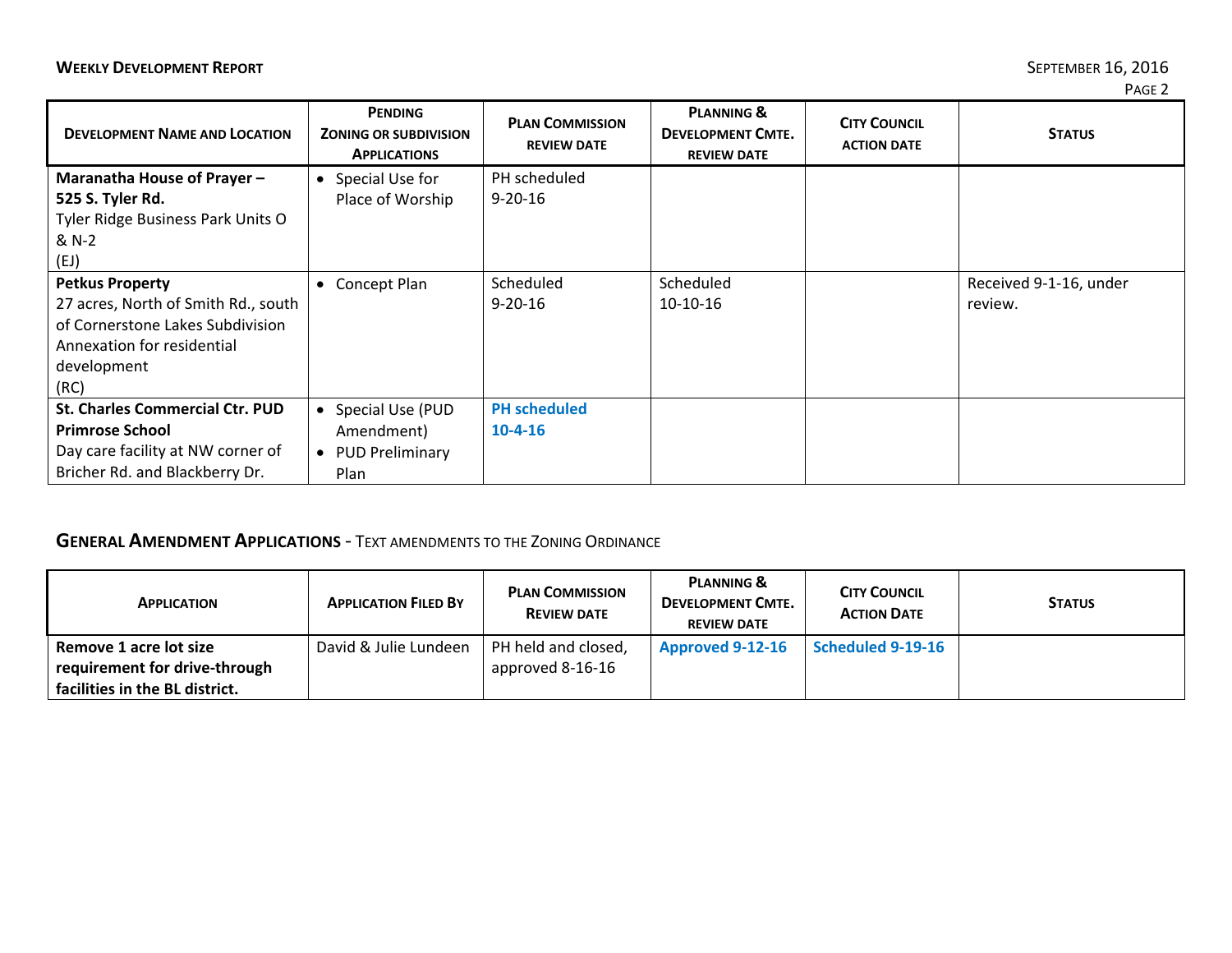#### **FINAL PLATS OF SUBDIVISION** – PLATS SUBMITTED FOR CITY COUNCIL APPROVAL AND RECORDING

| <b>DEVELOPMENT NAME AND LOCATION</b>      | <b>PLAN COMMISSION</b><br><b>REVIEW DATE</b> | <b>PLANNING AND</b><br><b>DEVELOPMENT CMTE.</b><br><b>REVIEW DATE</b> | <b>CITY COUNCIL</b><br><b>APPROVAL DATE</b> | <b>FINAL PLAT</b><br><b>RECORDING</b><br><b>DEADLINE</b> | <b>STATUS</b>                  |
|-------------------------------------------|----------------------------------------------|-----------------------------------------------------------------------|---------------------------------------------|----------------------------------------------------------|--------------------------------|
| <b>Corporate Reserve PUD</b>              |                                              |                                                                       | Approved 1-19-16                            | $1 - 19 - 18$                                            | Final Plat mylar to be         |
| Lot 8 north of Woodward Dr.               |                                              |                                                                       |                                             |                                                          | submitted for City signatures. |
| 78 single family lots                     |                                              |                                                                       |                                             |                                                          |                                |
| <b>Metro Self Storage</b>                 | Approved 5-17-16                             | Approved 6-13-16                                                      | Approved 6-20-16                            | $6 - 20 - 18$                                            | Final Plat recorded, mylar to  |
| 2623 Lincoln Hwy                          |                                              |                                                                       |                                             |                                                          | be returned.                   |
| Rt. 38, west of MB Financial Bank         |                                              |                                                                       |                                             |                                                          |                                |
| <b>Pheasant Run Crossing</b>              |                                              |                                                                       | Approved 7-20-15                            | $7 - 20 - 17$                                            | Final Plat recorded, original  |
| N side Main St. at Pheasant Run Dr        |                                              |                                                                       |                                             |                                                          | mylar to be returned to the    |
| (Hilton Garden Inn/DuPage Expo)           |                                              |                                                                       |                                             |                                                          | City.                          |
| Resubdivision of commercial lots          |                                              |                                                                       |                                             |                                                          |                                |
| <b>Hillcroft PUD</b>                      | N/A                                          |                                                                       |                                             |                                                          | Waiting for direction from the |
| 1147 Geneva Rd.                           |                                              |                                                                       |                                             |                                                          | applicant to proceed.          |
| 4 lot residential subdivision             |                                              |                                                                       |                                             |                                                          |                                |
| <b>Schulze Subdivision</b>                | Approved 6-21-16                             | Approved 7-11-16                                                      | Approved 7-18-16                            | $7 - 18 - 18$                                            | Final Plat mylar to be         |
| 1021 Howard St.                           |                                              |                                                                       |                                             |                                                          | submitted for City signatures  |
| Divide residential lot to create one      |                                              |                                                                       |                                             |                                                          |                                |
| additional buildable lot                  |                                              |                                                                       |                                             |                                                          |                                |
| (EJ)                                      |                                              |                                                                       |                                             |                                                          |                                |
| <b>First Street Phase 3 Resubdivision</b> |                                              | Approved 9-12-16                                                      | Scheduled 9-19-16                           |                                                          |                                |
| For Building #3                           |                                              |                                                                       |                                             |                                                          |                                |
| (RC)                                      |                                              |                                                                       |                                             |                                                          |                                |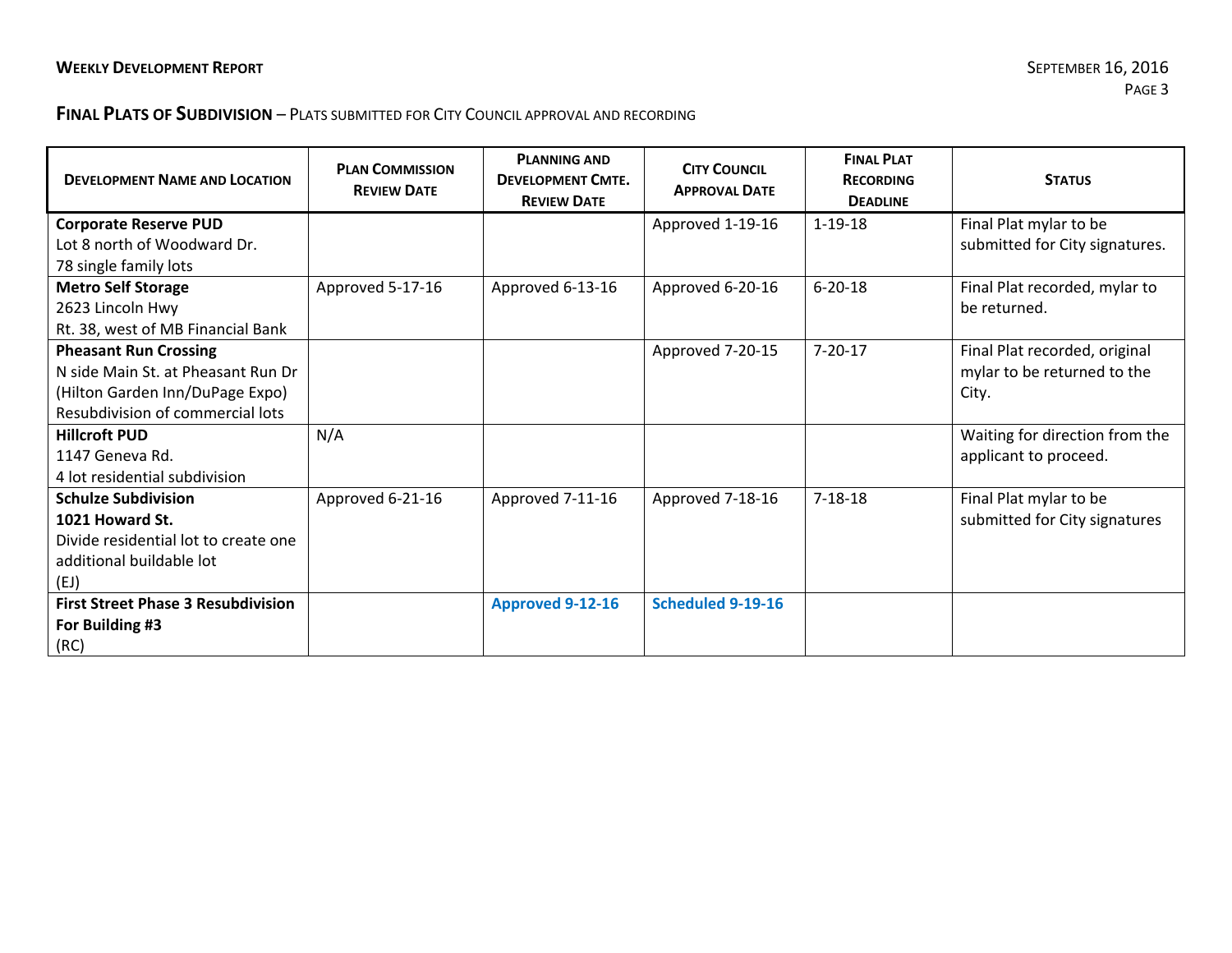## **COMMERCIAL AND INDUSTRIAL BUILDING PERMIT PROJECTS ‐**

NEW BUILDINGS, MAJOR ADDITIONS, OR SITE DEVELOPMENT PROJECTS REQUIRING ADMINISTRATIVE DESIGN REVIEW

| <b>DEVELOPMENT NAME AND LOCATION</b>       | <b>PROJECT DESCRIPTION</b>                             | <b>STATUS</b>                                                 |  |
|--------------------------------------------|--------------------------------------------------------|---------------------------------------------------------------|--|
| Cooper's Hawk - 3710 E. Main St.           | 11,300 square foot winery and restaurant               | Grading permit issued, site work completed.                   |  |
| Outlot at NE corner of Main St. &          | PUD Plan approved by City Council                      | Permit release meeting scheduled 9-22-16.                     |  |
| west mall entrance                         |                                                        |                                                               |  |
| Two unit retail building /                 | 4,719 square foot two-unit retail building             | Building Permit release meeting held 8-23-16.                 |  |
| Starbucks - 3830 E. Main St.               | Starbucks Coffee with drive-through                    | Permit issued.                                                |  |
| Outlot at NE corner of Main St. &          | PUD Plan approved by City Council                      |                                                               |  |
| center mall entrance/38 <sup>th</sup> Ave. |                                                        |                                                               |  |
| <b>First Street Redevelopment</b>          | Construct 4 story mixed use building                   | Permit issued. Under construction.                            |  |
| Phase 3, Building 1                        | PUD plan approved by City Council.                     | Building shell permit requires final inspection prior to      |  |
| 190 S. $1^{st}$ Street                     | Historic Preservation COA issued.                      | completion of build out permits. Final inspection anticipated |  |
|                                            |                                                        | in November. (Plans for ALE build out not submitted)          |  |
| First Street Building 1 - Build out        | 5,000 square foot breakfast and lunch restaurant       | Permit issued. Under construction.                            |  |
| for Brunch Café Restaurant                 | Located at the south corner of the building            |                                                               |  |
| 172 S. 1st Street                          |                                                        |                                                               |  |
| First Street Building 1 - Build out        | 1,350 square foot chocolate and ice cream store        | Permit issued. Under construction.                            |  |
| for Kilwins Chocolates                     | Located at the north end of the building               |                                                               |  |
| 132 S. 1st Street                          |                                                        |                                                               |  |
| <b>First Street Redevelopment</b>          | Construct 5 story mixed use building                   | Footing and foundation permit under review.                   |  |
| Phase 3, Building 3                        | PUD Plan approved by City Council 9-6-16.              |                                                               |  |
| 10 Illinois St.                            | Historic Preservation COA approved 9-7-16.             |                                                               |  |
| <b>First Street Redevelopment</b>          | Construct 110-space public parking deck                | Permit issued. Under construction.                            |  |
| <b>Phase 3, Parking Deck</b>               | PUD Plan approved by City Council                      |                                                               |  |
| 20 Illinois Street                         | Historic Preservation COA issued.                      |                                                               |  |
| <b>CVS Store</b>                           | Demolish former bank building                          | Temporary Certificate of Occupancy issued for stock only.     |  |
| 1500 Lincoln Hwy.                          | Construct CVS store with pharmacy drive-through        |                                                               |  |
| NW corner of 14 <sup>th</sup> St & Rt. 38  | PUD Plan approved by City Council.                     |                                                               |  |
| <b>Retail building at CVS store</b>        | Construct multi-tenant retail building adjacent to new | Plans approved. Waiting for additional information from       |  |
| 1601 S. 14th Street.                       | CVS store. PUD Plan approved by City Council.          | applicant before issuing permit.                              |  |
|                                            |                                                        | Permit issued. Under construction.                            |  |
| <b>AJR Enterprises</b>                     | Construct 180,000 square foot industrial building for  |                                                               |  |
| 1200 Rukel Way (Equity Dr.)                | <b>AJR Filtration</b>                                  | Pre-Occupancy meeting held.                                   |  |
| Kirk Rd. south of Legacy Blvd.             |                                                        |                                                               |  |